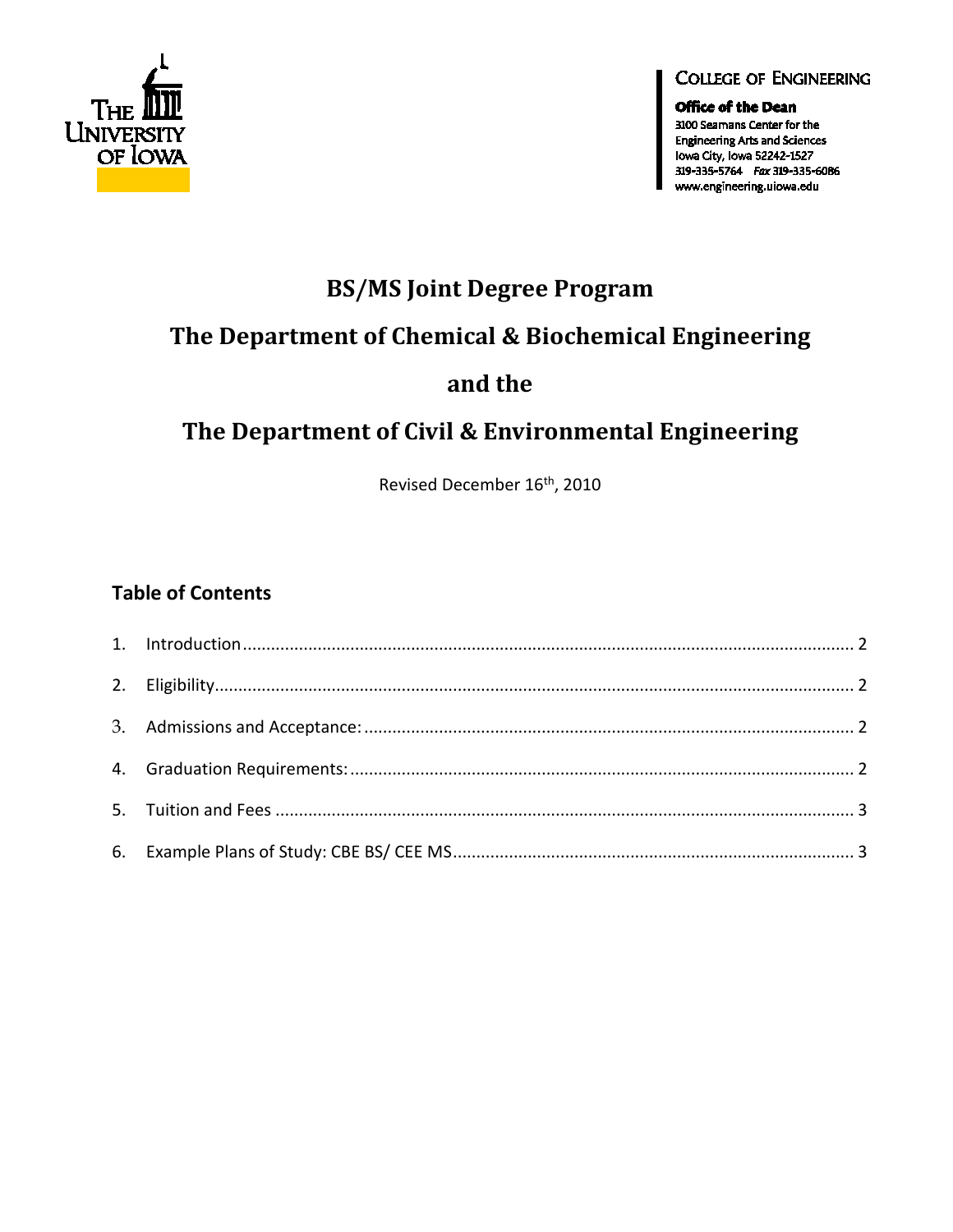### <span id="page-1-0"></span>**1. Introduction**

In an effort to serve the most able undergraduate engineering students at The University of Iowa, the Department of Chemical & Biochemical Engineering (CBE) and the Department of Civil & Environmental Engineering (CEE) support a combined Bachelor of Science and Master of Science degree program to serve students planning a BS in CBE and an MS in Environmental Engineering and Science from CEE (BS-CBE/MS-CEE). Students admitted to this program will be allowed to: apply three engineering courses (9 s.h.) towards the requirement from both the B.S. in CBE and M.S. in CEE; take an additional 3 s.h. of graduate coursework before completing their BS; attend and participate in the departmental graduate seminar; and may begin to work on master's thesis or project research with a CEE faculty member starting as early as the summer following the junior year of undergraduate studies. The intention of the program is to enhance the opportunities for graduate study for our most able students.

### <span id="page-1-1"></span>**2. Eligibility**

To be eligible for the BS-CBE/MS-CEE program, an undergraduate CBE student must:

- complete at least 80 semester credit hours towards their BS degree from the College of Engineering;
- earn a minimum cumulative GPA of 3.25; and
- identify a CEE faculty member as their potential graduate advisor.

#### <span id="page-1-2"></span>**3. Admissions and Acceptance:**

#### <http://www.uiowa.edu/admissions/graduate/apply/index.html>

Students are encouraged to begin the online application in the spring of the junior year. The complete application for the BS-CBE/MS-CEE program, *including final GRE scores*, must be received by the Office of Graduate Admissions before the beginning of the senior year (summer or winter break). Admission to the M.S. program is subject to review by the CEE Director of Graduate Studies.

### <span id="page-1-3"></span>**4. Graduation Requirements:**

<http://www.cbe.engineering.uiowa.edu/undergrad-program/> <http://www.cee.engineering.uiowa.edu/gradprogram.php/>

Successful completion of the graduate degree requires advice and approval from the student's graduate advisor.

A student in the joint BS-CBE/MS-CEE degree program must complete all the graduate requirements of both the undergraduate program in CBE and the graduate program in CEE. However, 9 s.h. of 100 level courses may be counted toward both the BS and MS degrees and an additional 3 s.h. of graduate courses may be taken before BS graduation. Thirty semester hours of graduate courses are required. Students entering the BS-CBE/MS-CEE degree program in